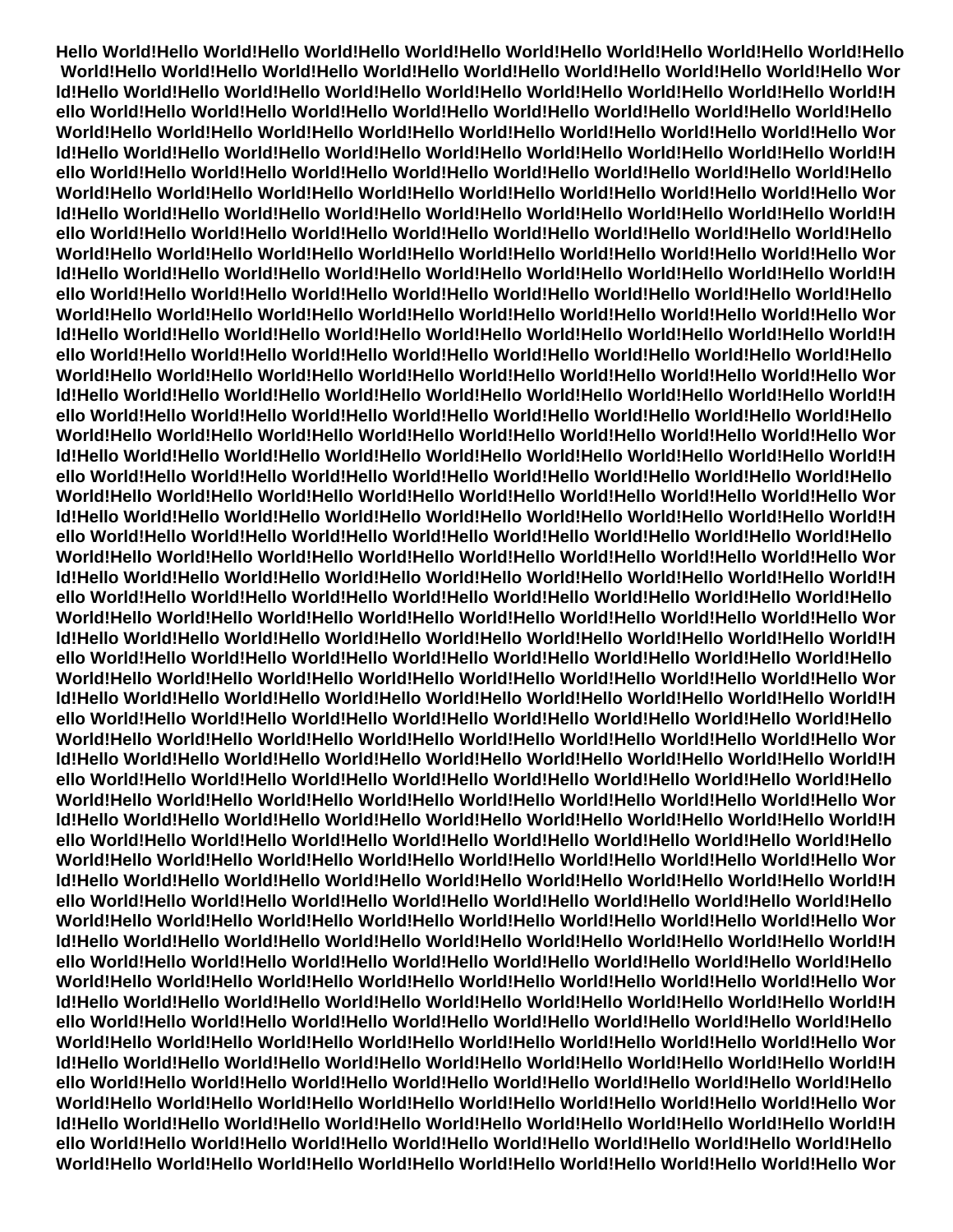**ld!Hello World!Hello World!Hello World!Hello World!Hello World!Hello World!Hello World!Hello World!H ello World!Hello World!Hello World!Hello World!Hello World!Hello World!Hello World!Hello World!Hello World!Hello World!Hello World!Hello World!Hello World!Hello World!Hello World!Hello World!Hello Wor ld!Hello World!Hello World!Hello World!Hello World!Hello World!Hello World!Hello World!Hello World!H ello World!Hello World!Hello World!Hello World!Hello World!Hello World!Hello World!Hello World!Hello World!Hello World!Hello World!Hello World!Hello World!Hello World!Hello World!Hello World!Hello Wor ld!Hello World!Hello World!Hello World!Hello World!Hello World!Hello World!Hello World!Hello World!H ello World!Hello World!Hello World!Hello World!Hello World!Hello World!Hello World!Hello World!Hello World!Hello World!Hello World!Hello World!Hello World!Hello World!Hello World!Hello World!Hello Wor ld!Hello World!Hello World!Hello World!Hello World!Hello World!Hello World!Hello World!Hello World!H ello World!Hello World!Hello World!Hello World!Hello World!Hello World!Hello World!Hello World!Hello World!Hello World!Hello World!Hello World!Hello World!Hello World!Hello World!Hello World!Hello Wor ld!Hello World!Hello World!Hello World!Hello World!Hello World!Hello World!Hello World!Hello World!H ello World!Hello World!Hello World!Hello World!Hello World!Hello World!Hello World!Hello World!Hello World!Hello World!Hello World!Hello World!Hello World!Hello World!Hello World!Hello World!Hello Wor ld!Hello World!Hello World!Hello World!Hello World!Hello World!Hello World!Hello World!Hello World!H ello World!Hello World!Hello World!Hello World!Hello World!Hello World!Hello World!Hello World!Hello World!Hello World!Hello World!Hello World!Hello World!Hello World!Hello World!Hello World!Hello Wor ld!Hello World!Hello World!Hello World!Hello World!Hello World!Hello World!Hello World!Hello World!H ello World!Hello World!Hello World!Hello World!Hello World!Hello World!Hello World!Hello World!Hello World!Hello World!Hello World!Hello World!Hello World!Hello World!Hello World!Hello World!Hello Wor ld!Hello World!Hello World!Hello World!Hello World!Hello World!Hello World!Hello World!Hello World!H ello World!Hello World!Hello World!Hello World!Hello World!Hello World!Hello World!Hello World!Hello World!Hello World!Hello World!Hello World!Hello World!Hello World!Hello World!Hello World!Hello Wor ld!Hello World!Hello World!Hello World!Hello World!Hello World!Hello World!Hello World!Hello World!H ello World!Hello World!Hello World!Hello World!Hello World!Hello World!Hello World!Hello World!Hello World!Hello World!Hello World!Hello World!Hello World!Hello World!Hello World!Hello World!Hello Wor ld!Hello World!Hello World!Hello World!Hello World!Hello World!Hello World!Hello World!Hello World!H ello World!Hello World!Hello World!Hello World!Hello World!Hello World!Hello World!Hello World!Hello World!Hello World!Hello World!Hello World!Hello World!Hello World!Hello World!Hello World!Hello Wor ld!Hello World!Hello World!Hello World!Hello World!Hello World!Hello World!Hello World!Hello World!H ello World!Hello World!Hello World!Hello World!Hello World!Hello World!Hello World!Hello World!Hello World!Hello World!Hello World!Hello World!Hello World!Hello World!Hello World!Hello World!Hello Wor ld!Hello World!Hello World!Hello World!Hello World!Hello World!Hello World!Hello World!Hello World!H ello World!Hello World!Hello World!Hello World!Hello World!Hello World!Hello World!Hello World!Hello World!Hello World!Hello World!Hello World!Hello World!Hello World!Hello World!Hello World!Hello Wor ld!Hello World!Hello World!Hello World!Hello World!Hello World!Hello World!Hello World!Hello World!H ello World!Hello World!Hello World!Hello World!Hello World!Hello World!Hello World!Hello World!Hello World!Hello World!Hello World!Hello World!Hello World!Hello World!Hello World!Hello World!Hello Wor ld!Hello World!Hello World!Hello World!Hello World!Hello World!Hello World!Hello World!Hello World!H ello World!Hello World!Hello World!Hello World!Hello World!Hello World!Hello World!Hello World!Hello World!Hello World!Hello World!Hello World!Hello World!Hello World!Hello World!Hello World!Hello Wor ld!Hello World!Hello World!Hello World!Hello World!Hello World!Hello World!Hello World!Hello World!H ello World!Hello World!Hello World!Hello World!Hello World!Hello World!Hello World!Hello World!Hello World!Hello World!Hello World!Hello World!Hello World!Hello World!Hello World!Hello World!Hello Wor ld!Hello World!Hello World!Hello World!Hello World!Hello World!Hello World!Hello World!Hello World!H ello World!Hello World!Hello World!Hello World!Hello World!Hello World!Hello World!Hello World!Hello World!Hello World!Hello World!Hello World!Hello World!Hello World!Hello World!Hello World!Hello Wor ld!Hello World!Hello World!Hello World!Hello World!Hello World!Hello World!Hello World!Hello World!H ello World!Hello World!Hello World!Hello World!Hello World!Hello World!Hello World!Hello World!Hello World!Hello World!Hello World!Hello World!Hello World!Hello World!Hello World!Hello World!Hello Wor ld!Hello World!Hello World!Hello World!Hello World!Hello World!Hello World!Hello World!Hello World!H ello World!Hello World!Hello World!Hello World!Hello World!Hello World!Hello World!Hello World!Hello World!Hello World!Hello World!Hello World!Hello World!Hello World!Hello World!Hello World!Hello Wor ld!Hello World!Hello World!Hello World!Hello World!Hello World!Hello World!Hello World!Hello World!H ello World!Hello World!Hello World!Hello World!Hello World!Hello World!Hello World!Hello World!Hello**